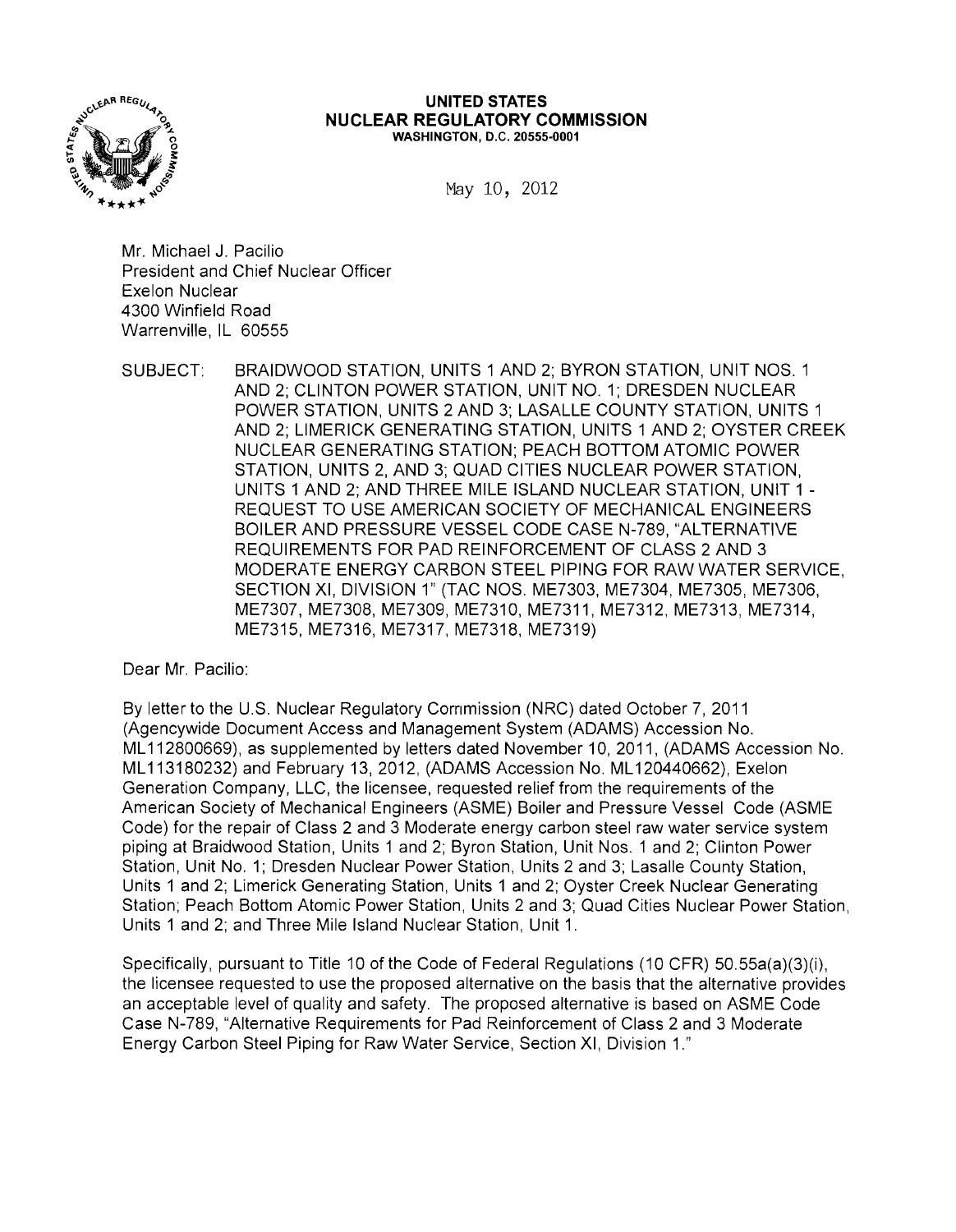#### M. Pacilio  $-2 -$

The NRC staff has reviewed the subject request and concludes, as set forth in the enclosed safety evaluation (SE), that the proposed alternative fails to meet the regulatory standard of 10 CFR 50.55a(a)(3)(i). However, the staff further concludes that the proposed alternative provides reasonable assurance of structural integrity and leak tightness of the ASME, Class 2 and 3, moderate energy carbon steel raw water piping and that complying with the specified requirement would result in hardship or unusual difficulty without a compensating increase in the level of quality and safety. Accordingly, the NRC staff concludes that the licensee has adequately addressed all of the regulatory requirements set forth in 10 CFR 50.55a(a)(3)(ii). Therefore, the NRC staff authorizes the proposed alternative as documented in submittals dated November 10, 2011, and February 13, 2012, for the temporary repair of Class 2 and 3 moderate energy carbon steel raw water service piping at nuclear plants for the 10-year inservice inspection interval as specified in Table 1 of the enclosed SE. The approval of the proposed alternative does not constitute, imply, or infer NRC approval of ASME Code Case N-789. All other ASME Code, Section XI, requirements for which the request was not specified remains applicable, including third-party review by the Authorized Nuclear Inservice Inspector.

If you have any questions, please contact Joel S. Wiebe, Senior Project Manager, at (301) 415 6606 or via e-mail at JoeI.Wiebe@nrc.gov.

Sincerely,

Jaco**b** I. Zimme**ł**man, Chief Plant Licensing Branch 111-2 Division of Operating Reactor Licensing Office of Nuclear Reactor Regulation

Docket Nos. STN 50-456, STN 50-457, STN 50-454, STN 50-455, 50-461,50-237, 50-249,50-373,50-374,50-352,50-353,50-219, 50-277, 50-278, 50-254, 50-265, and 50-289

Enclosure: Safety Evaluation

cc w/encl: Distribution via Listserv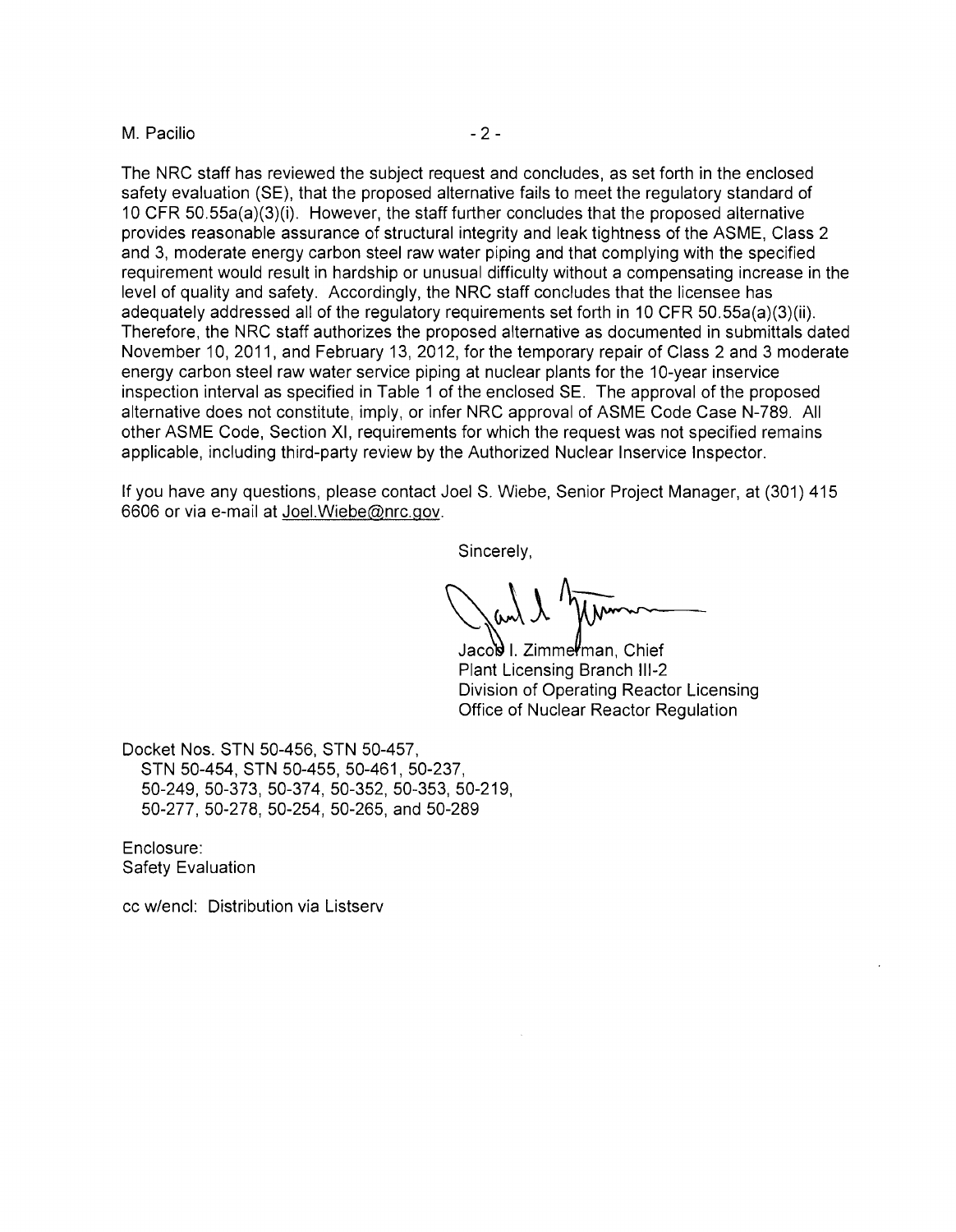

#### **UNITED STATES NUCLEAR REGULATORY COMMISSION** WASHINGTON, D.C. 20555·0001

# SAFETY EVALUATION BY THE OFFICE OF NUCLEAR REACTOR REGULATION

# PROPOSED ALTERNATIVE TO UTILIZE ASME CODE CASE N-789

# EXELON GENERATION COMPANY, LLC

# BRAIDWOOD STATION, UNITS 1 AND 2; BYRON STATION, UNIT NOS. 1 AND 2; CLINTON

POWER STATION, UNIT 1; DRESDEN NUCLEAR POWER STATION, UNITS 2 AND 3:

LASALLE COUNTY STATION, UNITS 1 AND 2; LIMERICK GENERATING STATION, UNITS 1

AND 2; OYSTER CREEK NUCLEAR GENERATING STATION; PEACH BOTTOM ATOMIC

POWER STATION. UNITS 2 AND 3; QUAD CITIES NUCLEAR POWER STATION, UNITS 1

AND 2: AND THREE MILE ISLAND NUCLEAR STATION, UNIT 1

DOCKET NOS. 50-456, 50-457,50-454, 50-455,50-461, 50-237, 50-249, 50-373,

50-374.50-352,50-353,50·219,50-277,50-278, 50-254, 50-265, and 50-289

## 1.0 INTRODUCTION

By letter to the U.S. Nuclear Regulatory Commission (NRC) dated October 7, 2011, (Agencywide Documents Access and Management System (ADAMS) Accession No. ML112800669), as supplemented by letters dated November 10,2011, (ADAMS Accession No. ML113180232) and February 13, 2012, (ADAMS Accession No. ML120440662), Exelon Generation Company, LLC, the licensee, requested relief from the requirements of the American Society of Mechanical Engineers (ASME) Boiler and Pressure Vessel Code (ASME Code) for the repair of Class 2 and 3 moderate energy carbon steel raw water service system piping at Exelon fleet of nuclear power plants.

Specifically, pursuant to Title 10 of the Code of Federal Regulations (10 CFR) 50.55a(a)(3)(i), the licensee requested to use the proposed alternative on the basis that the alternative provides an acceptable level of quality and safety. The proposed alternative is based on ASME Code Case N-789, "Alternative Requirements for Pad Reinforcement of Class 2 and 3 Moderate Energy Carbon Steel Piping for Raw Water Service, Section XI, Division 1."

**Enclosure**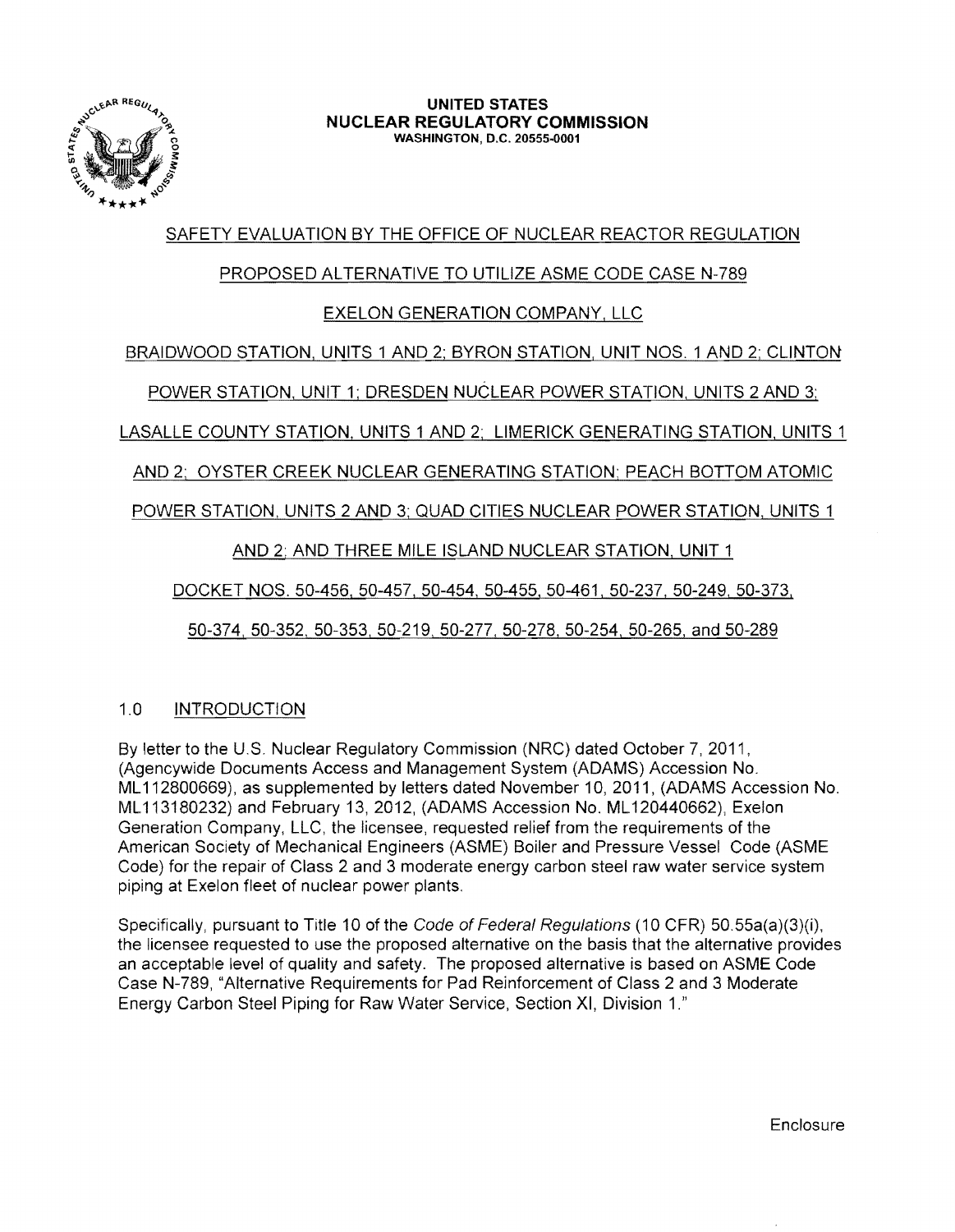$-2-$ 

# 2.0 REGULATORY EVALUATION

The licensee requested authorization of an alternative to the requirements Article IWA-4000 of Section XI ASME Code pursuant to 10 CFR 50.55a(a)(3)(i).

Paragraph 10 CFR 50.55a(g)(4) states, in part, that ASME Code Class 1,2, and 3, components (including supports) shall meet the requirements, except the design and access provisions and the preservice examination requirements, set forth in the ASME Code, Section XI, "Rules for Inservice Inspection (lSI) of Nuclear Power Plant Components."

Paragraph 10 CFR 50.55a(a)(3) states, in part, that alternatives to the requirements of 10 CFR 50.55a(g) may be used, when authorized by the NRC, if the licensee demonstrates (i) the proposed alternatives would provide an acceptable level of quality and safety or (ii) compliance with the specified requirements would result in hardship or unusual difficulty without a compensating increase in the level of quality and safety.

Based on the above evaluation and subject to the following technical evaluation, the NRC staff finds that regulatory authority exists for the staff to authorize an alternative proposed by the licensee.

## 3.0 TECHNICAL EVALUATION

## 3.1 ASME Code Component Affected

The affected components are all ASME, Class 2 and 3, moderate energy carbon steel raw water piping systems. Raw water is defined as water such as a river, lake, or well, or brackish/salt water used in plant equipment, area coolers, and heat exchangers. In many plants it is referred to as "Service Water." The proposed relief request (RR) applies to Class 2 and 3 moderate energy which is defined as less than or equal to 200  $\textdegree$ F (93 degrees C) and less than or equal to 275 psig (1.9 MPa) maximum operating conditions.

## 3.2 Applicable Code Edition and Addenda

Table 1-Applicable Plants with Associated 10-Year lSI Intervals and ASME Code Editions

| <b>PLANT</b>                                | ISI<br><b>INTERVAL</b> | <b>ASME CODE</b><br><b>EDITION</b>       | <b>START</b>                         | <b>END</b>                           |
|---------------------------------------------|------------------------|------------------------------------------|--------------------------------------|--------------------------------------|
| Braidwood Station,<br>Units 1 and 2         | Third                  | 2001 Edition,<br>through 2003<br>Addenda | July 29, 2008<br>October 17,<br>2008 | July 28, 2018<br>October 16,<br>2018 |
| <b>Byron Station,</b><br>Units Nos. 1 and 2 | Third                  | 2001 Edition,<br>through 2003<br>Addenda | January 16,<br>2006                  | July 15, 2016                        |
| <b>Clinton Power</b><br>Station, Unit No. 1 | Third                  | 2004 Edition                             | July 1, 2010                         | June 30, 2020                        |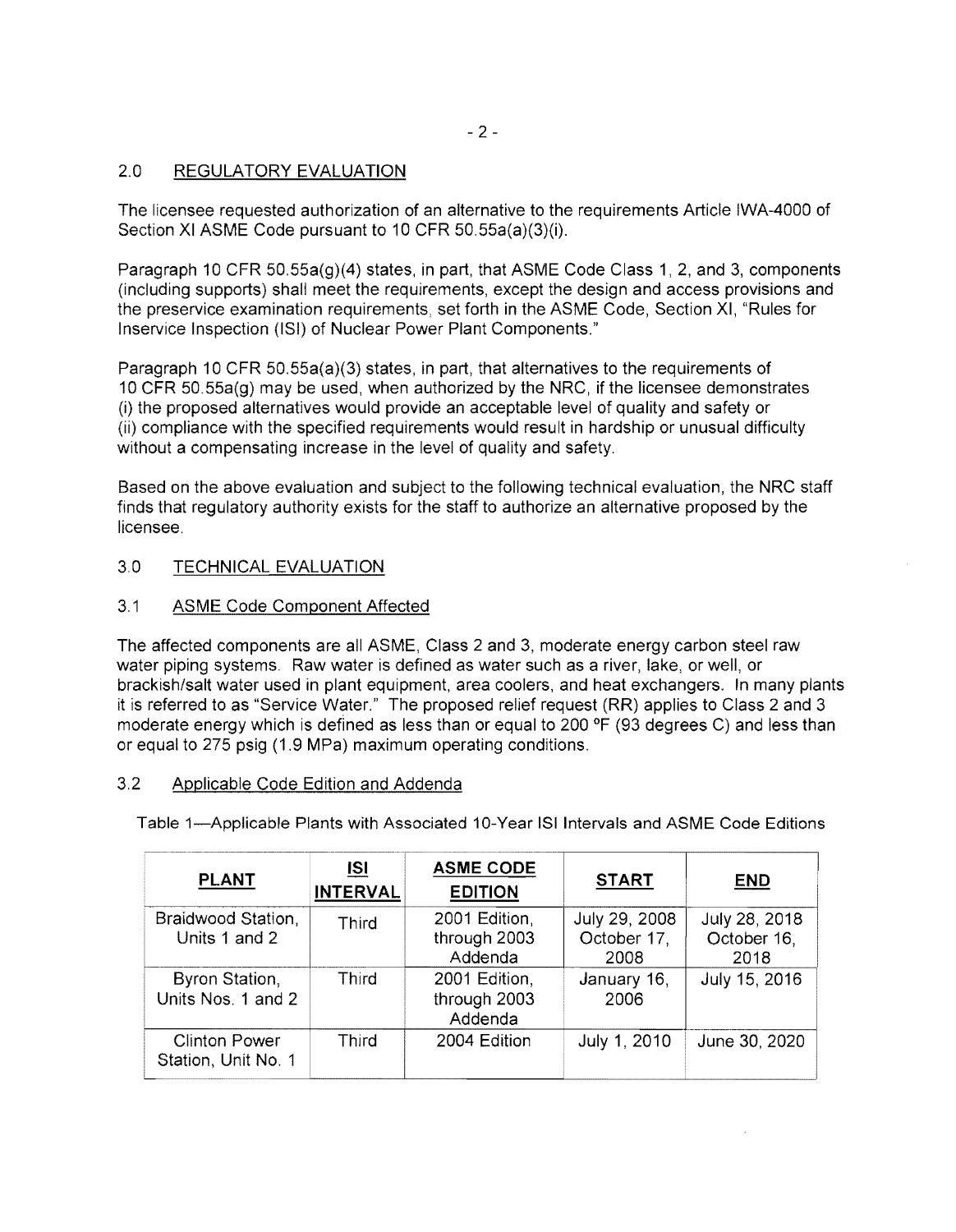| <b>PLANT</b>                                                       | <b>ISI</b><br><b>INTERVAL</b> | <b>ASME CODE</b><br><b>EDITION</b>       | <b>START</b>        | <b>END</b>            |
|--------------------------------------------------------------------|-------------------------------|------------------------------------------|---------------------|-----------------------|
| Dresden Nuclear<br>Power Station, Units<br>$2$ and $3$             | Fourth                        | 1995 Edition,<br>through 1996<br>Addenda | January 20,<br>2003 | January 19,<br>2013   |
| Dresden Nuclear<br>Power Station, Units<br>$2$ and $3$             | Fifth                         | 2007 Edition, 2008<br>Addenda            | January 20,<br>2013 | January 19,<br>2023   |
| LaSalle County<br>Stations, Units 1<br>and 2                       | Third                         | 2001 Edition,<br>through 2003<br>Addenda | October 1,<br>2007  | September 30,<br>2017 |
| <b>Limerick Generating</b><br>Station, Units 1<br>and 2            | <b>Third</b>                  | 2001 Edition,<br>through 2003<br>Addenda | February 1,<br>2007 | January 31,<br>2017   |
| <b>Oyster Creek</b><br><b>Nuclear Generating</b><br>Station        | Fourth                        | 1995 Edition,<br>through 1996<br>Addenda | October 15,<br>2002 | October 14,<br>2012   |
| <b>Oyster Creek</b><br><b>Nuclear Generating</b><br>Station        | Fifth                         | 2007 Edition, 2008<br>Addenda            | October 15,<br>2012 | October 14,<br>2022   |
| Peach Bottom<br><b>Atomic Power</b><br>Station, Units 2<br>and $3$ | Fourth                        | 2001 Edition,<br>through 2003<br>Addenda | November 5,<br>2008 | November 4,<br>2018   |
| <b>Quad Cities Nuclear</b><br>Power Station, Units<br>1 and $2$    | Fourth                        | 1995 Edition,<br>through 1996<br>Addenda | March 10,<br>2003   | April 1, 2013         |
| <b>Quad Cities Nuclear</b><br>Power Station, Units<br>1 and $2$    | Fifth                         | 2007 Edition, 2008<br>Addenda            | April 2, 2013       | April 1, 2023         |
| Three Mile Island<br>Nuclear Station,<br>Unit 1                    | Fourth                        | 2004 Edition                             | April 20, 2011      | April 19, 2022        |

## 3.3 Applicable Code Requirement

As shown in Table 1 above, the applicable codes are ASME Code, Section XI, IWA-4400, of the 1995 Edition through 1996 Addenda, 2001 Edition through 2003 Addenda, 2004 Edition, and 2007 Edition though 2008 Addenda. These Code editions and addenda provide requirements for welding, brazing, metal removal, and installation of repair/replacement activities.

#### 3.4 Reason for Relief Request

The licensee proposed an alternative from the requirement for replacement or internal weld repair of wall thinning conditions resulting from degradation in Class 2 and 3 moderate energy carbon steel raw water piping systems in accordance with IWA-4000. The licensee explained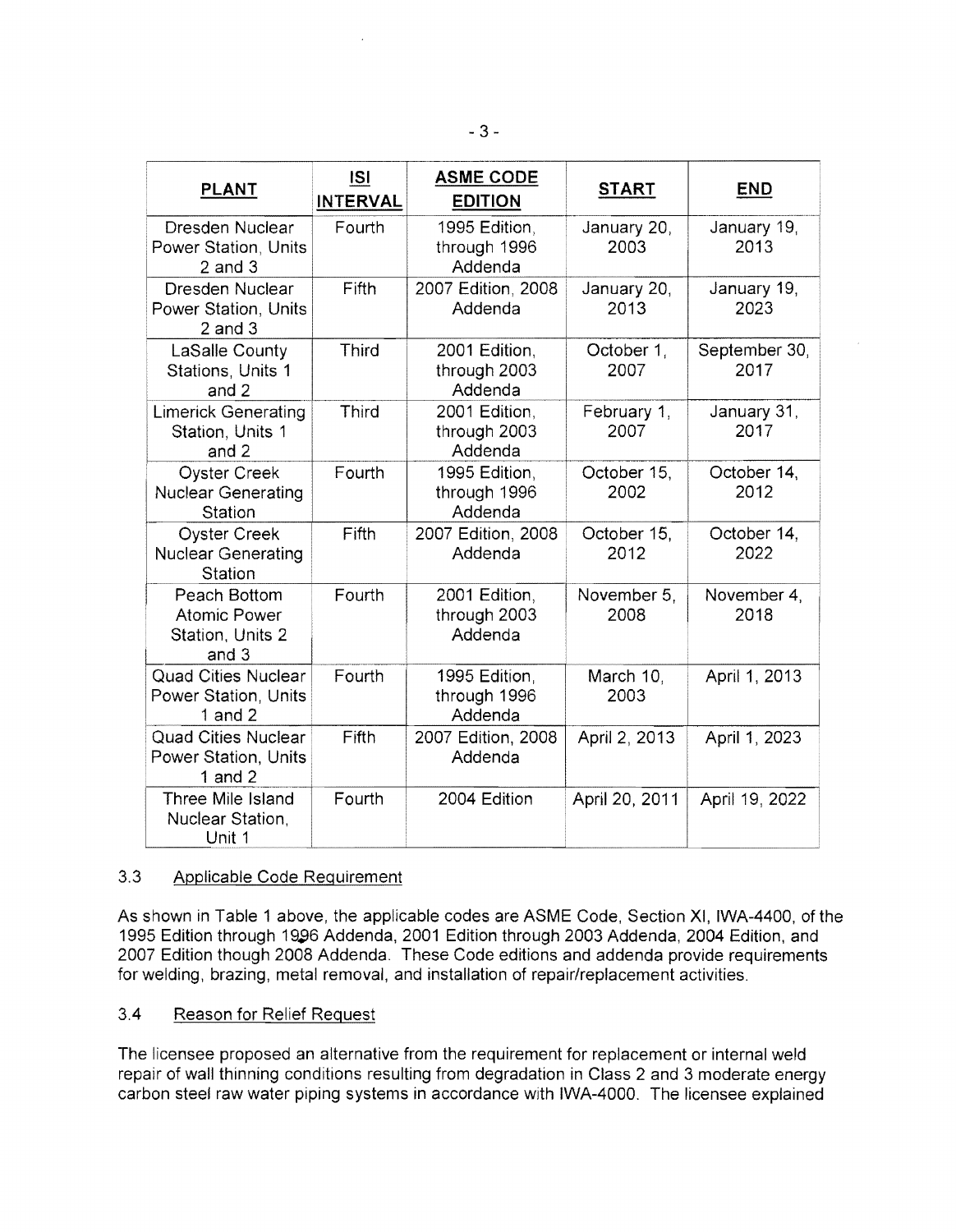that such degradation may be the result of mechanisms such as erosion, corrosion, cavitation, and pitting, but excluded are conditions involving flow-accelerated corrosion (FAC), corrosion-assisted cracking, or any other form of cracking. IWA-4000 requires repair or replacement in accordance with the Owner's Requirements and the original or later Construction Code. Other alternative repair or evaluation methods are not always practicable because of wall thinness and/or moisture issues. The licensee stated that this RR is to permit installation of a technically sound temporary repair to provide adequate time for evaluation, design, material procurement, planning and scheduling of appropriate permanent repair or replacement of the defective piping, considering the impact on system availability, maintenance rule applicability, and availability of replacement materials.

## 3.5 Proposed Alternative and Basis for Use

The licensee proposes to implement the requirements of ASME Code Case N-789 as a temporary repair of degradation in Class 2 and 3 moderate energy raw water piping systems resulting from mechanisms such as erosion, corrosion, cavitation, or pitting, but excluding conditions involving FAC, corrosion-assisted cracking, or any other form of cracking. The licensee stated that these types of defects are typically identified by small leaks in the piping system or by pre-emptive, non-code required examinations performed to monitor the degradation mechanisms.

The alternative repair technique described in Code Case N-789, which is part of the proposed RR, involves welding a metal reinforcing pad to the exterior of the piping system to reinforce the degraded area and restore pressure integrity. The licensee will use this repair technique when it determines that the temporary repair method is suitable for the particular defect or , degradation.

The licensee stated that the Code Case requires that the cause of the degradation be determined, and that the extent and rate of degradation in the piping be evaluated to ensure that there are no other unacceptable locations within the surrounding area that could affect the integrity of the repaired piping. The area of evaluation will be dependent on the degradation mechanism present. The licensee will perform a baseline thickness examination for a completed structural pad, attachment welds, and surrounding area, followed by monthly thickness monitoring for the first three months, with subsequent frequency based on the results of this monitoring, but at a minimum of quarterly. Areas containing pressure pads shall be visually observed at least once per month to monitor for evidence of leakage. If the areas containing pressure pads are not accessible for direct observation, then monitoring will be accomplished by visual assessment of surrounding areas or ground surface areas above pressure pads on buried piping, or monitoring of leakage collection systems, if available.

The licensee stated that the repair will be considered to have a maximum service life at the time until the next refueling outage, when a permanent repair or replacement must be performed. The proposed relief request specifies additional requirements for design of reinforcing pads, installation, examination, pressure testing, and inservice monitoring the same as in Code Case N-789.

The licensee stated that Code Case N-789 was approved by the ASME Board on Nuclear Codes and Standards on June 25, 2011; however, it has not been incorporated into NRC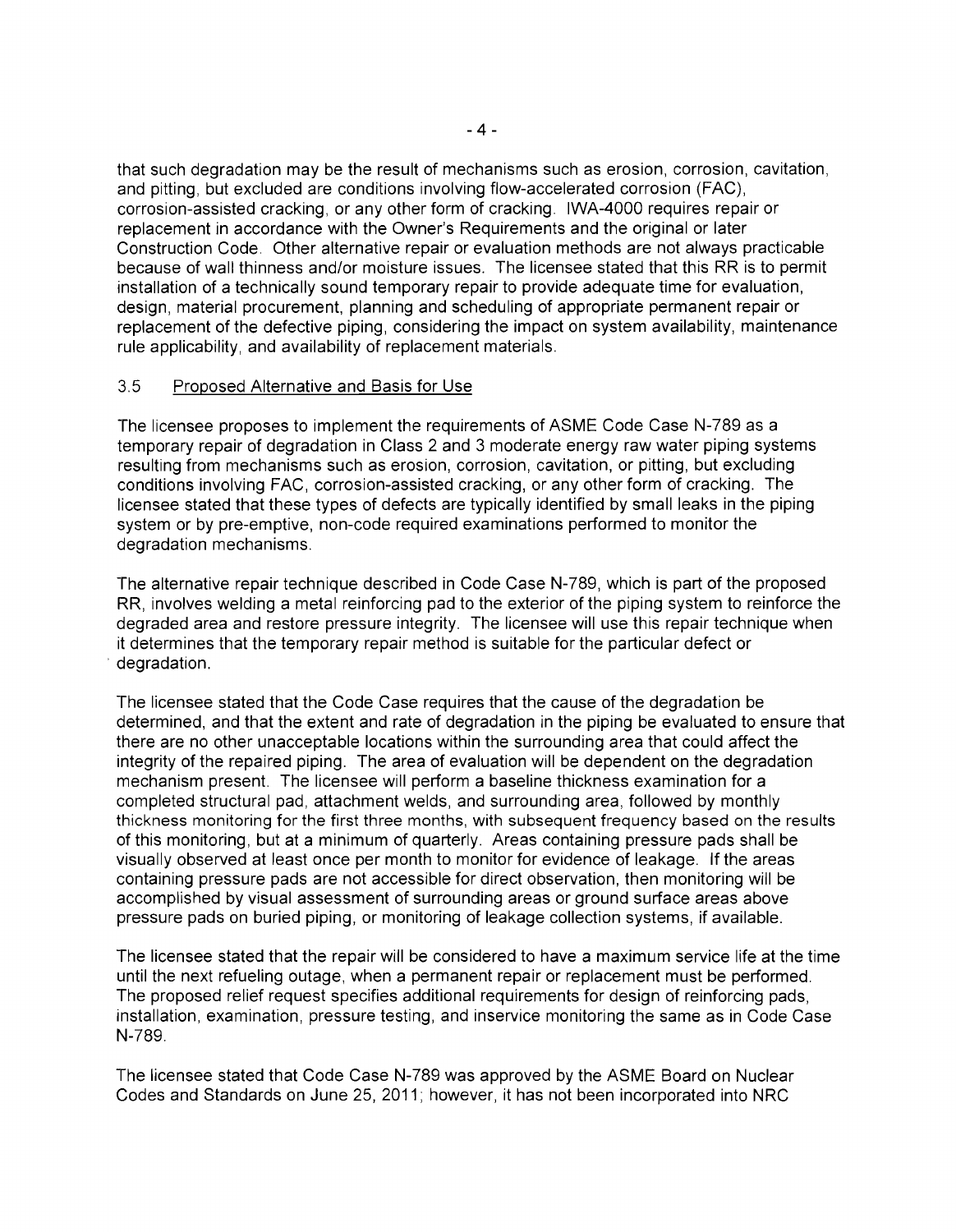Regulatory Guide 1.147, "Inservice Inspection Code Case Acceptability, ASME Section XI Division 1," and thus is not available for application at nuclear power plants without specific NRC approval.

#### 3.6 Duration of Proposed Alternative

The licensee proposed to apply Code Case N-789, as needed, for the remainder of each plant's 1O-year lSI interval as specified in Table 1 above. Any reinforcing pads installed before the end of the 10-year lSI interval will be removed during the next refueling outage, even if that refueling outage occurs after the end of the 10-year ISI interval.

## 3.7 Staff Evaluation

Although the NRC has not approved Code Case N-789, 10 CFR 50.55a provides provisions for licensees to submit, for NRC review and approval, alternatives to ASME Code Section XI requirements regarding repair or replacement of degraded pipes. The staff evaluates how the proposed alternative will provide reasonable assurance that the structural integrity of the affected components will be maintained. The staff reviewed the submittals dated November 10, 2011, and February 13, 2012, as they contain the latest revised proposed alternative.

Code Case N-789 as documented in the proposed alternative provides detailed requirements for the initial evaluation, design, installation, examination, pressure testing, and inservice monitoring. The staff finds that the proposed alternative is acceptable except additional clarifications are needed as discussed below.

## Applicable Duration

Paragraphs 1(e) and 8(d) of Code Case N-789 state that reinforcing pads, including those installed during a refueling outage, shall not remain in service beyond the end of the next refueling outage. The staff asked the licensee to confirm that both the pressure pad and structural pad are considered as the reinforcing pads and that both pads will not remain in service beyond the end of the next refueling outage. The NRC staff asked the licensee to define the "next refueling outage" if the repair is performed in mid-cycle (e.g., the pad is installed one month before the start of the next refueling outage).

By letter dated February 13, 2012, the licensee confirmed that both pressure pads and structural pads are considered as reinforcing pads. The licensee clarified that neither the pressure pad nor the structural pad may remain in service beyond the end of the next refueling outage after they are installed, unless specific regulatory relief is obtained. If the repair is performed in mid-cycle (e.g., one month before the scheduled refueling outage), the reinforcing pad would be removed no later than the upcoming refueling outage (e.g., in one month) unless specific regulatory relief is obtained. The staff finds that the licensee has clarified the applicable duration of the pressure pad and structural pad.

The NRC staff noted that some piping systems could not be repaired during refueling outages because they are required to be functional during that time. These pipes can be repaired when the unit is operating and the piping systems are on the standby mode. In this case, the service life of the reinforcing pad to the next refueling outage would not be applicable because the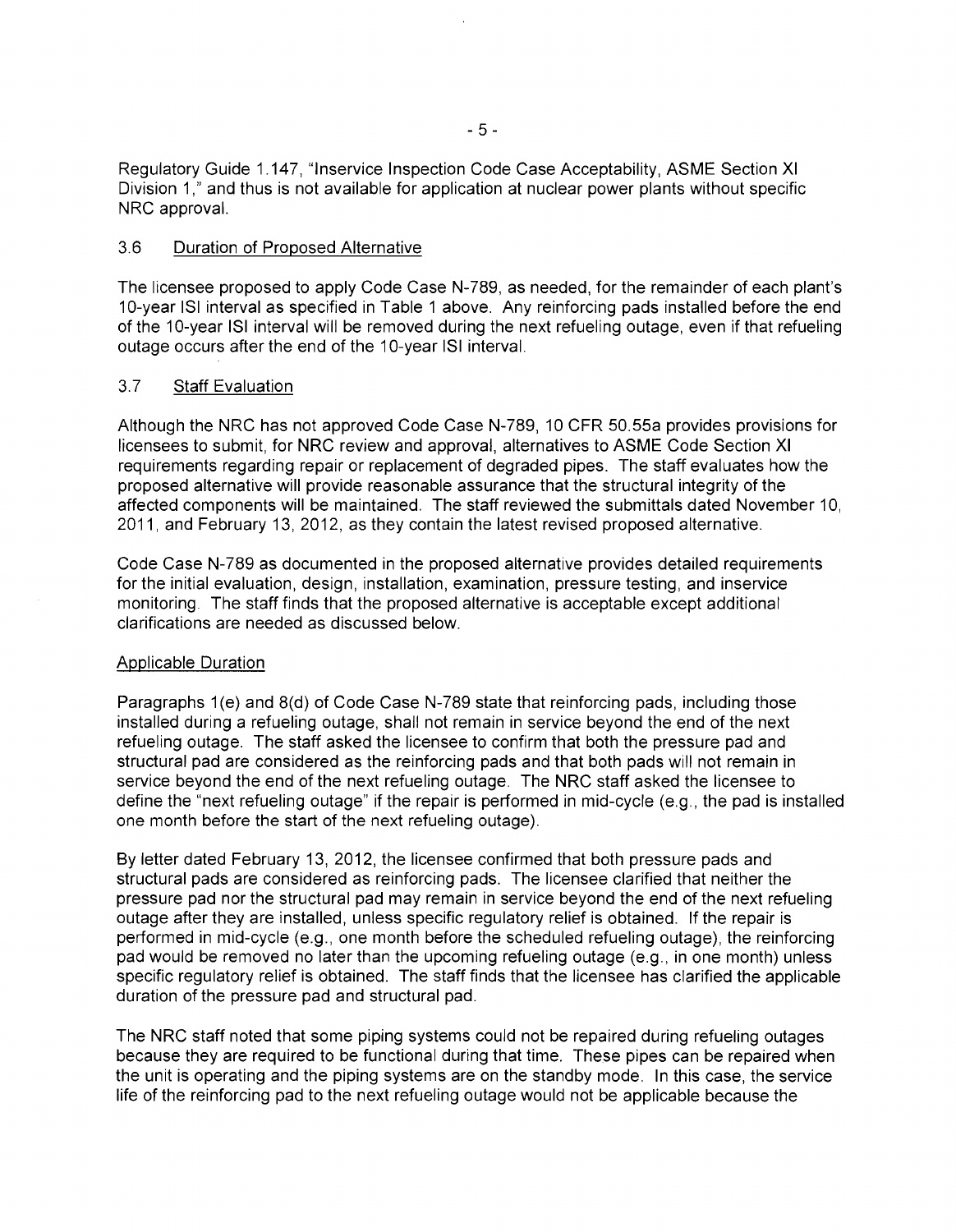installed pad cannot be removed during the next refueling outage. By letter dated February 13, 2012, the licensee responded that in the case cited, the reinforcing pad would need to be removed prior to the conclusion of the next scheduled refueling outage after it was installed. The licensee stated that a similar situation exists with common cooling lines that require a dualunit outage to remove from service. The licensee stated that in this case, specific regulatory approval would need to be obtained in order to defer removal of a pad beyond the next upcoming refueling outage of either unit. The staff finds that the licensee has clarified the duration for these special case piping and that the installed pad will be removed earlier than the next refueling outage.

The licensee requested NRC approval of the proposed alternative for specific 10-year ISI interval for each unit as shown in the table above. Once the lSI interval reaches the specific end date, the proposed alternative becomes null and void. The staff asked the licensee whether the reinforcing pad will be removed when the end date of an lSI interval falls in mid-cycle in lieu of in a scheduled refueling outage. By letter dated February 13, 2012, the licensee clarified that the end date of the 10-year ISI interval will not necessarily coincide with scheduled refueling outages for each unit. Installation of reinforcing pads in accordance with this RR cannot take place after the end of the 10-year ISI interval for the unit. The licensee further stated that any reinforcing pads installed before the end of the 1 O-year lSI interval will be removed during the next refueling outage, even if that refueling outage occurs after the end of the 10-year lSI interval as shown in the revised Section 6.0 of the proposed alternative. The reinforcing pad is designed to support a maximum one cycle of operation from one refueling outage to the next refueling outage. The NRC staff finds that absent defect or degradation, the reinforcing pad is acceptable to remain in service beyond the end date of the 10-year lSI interval if that interval end date falls in the mid-cycle and if the pad is removed in the next scheduled refueling outage. Therefore, for this situation, absent defects or degradation, the staff approves the duration of the relief request up to the end of the first refueling outage following the end of the 10-year ISI interval as specified in Table 1 of this safety evaluation.

As shown in Table 1 above, the Dresden Nuclear Plant, Units 2 and 3, Oyster Creek Nuclear Generating Station, and Quad Cities Nuclear Power Station, Units 1 and 2, requested that the proposed RR be applicable to the current  $(4<sup>th</sup>)$  and next  $(5<sup>th</sup>)$  ISI interval because the current ISI intervai is about to end for these units. The staff finds that the proposed alternative may be applicable for two consecutive 10-year ISI intervals when the end of the current ISI interval is less than one year away from the date of the NRC approval of the RR. This is because the maximum period of duration for these three plants is about 10.8 years. The staff finds that this additional extension does not significantly affect any technical or regulatory aspect of the RR.

## **Design**

Section 3.1(1) of Code Case N-789 specifies that "...[t]he pressure pads are designed to retain... full structural integrity... assuming a corrosion rate of either two times the actual measurement corrosion rate in that location or four times the estimated maximum corrosion rate for the system..." The staff asked the licensee to clarify (a) how the actual measured corrosion rate will be obtained, (b) whether the maximum (worst) corrosion rate will be used in the pressure pads design, (c) how the corrosion rate is used to design the reinforcing pad, and (d) the acceptance criteria for the full structural integrity of piping.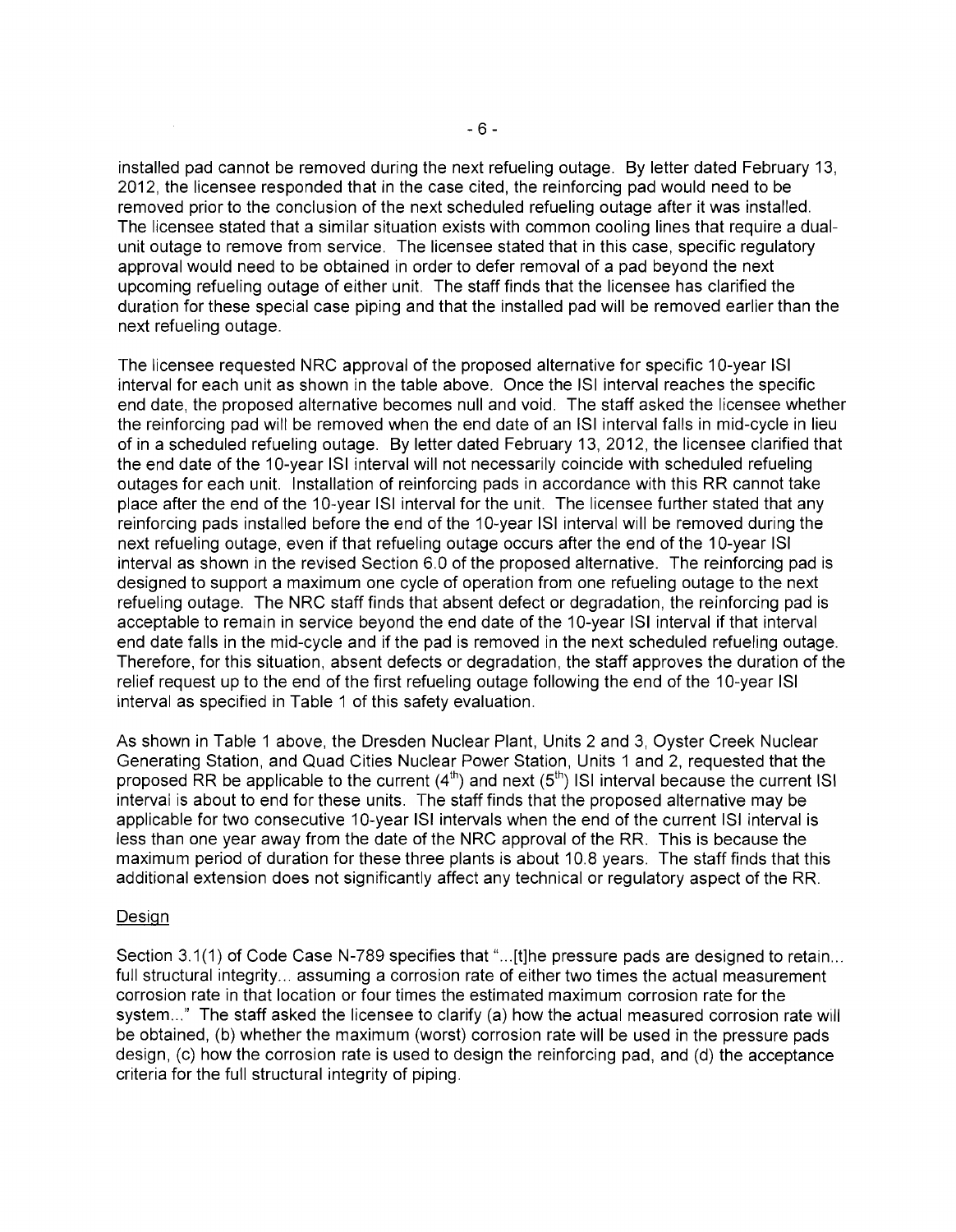By letter dated February 13, 2012, the licensee clarified that to measure the corrosion rate at a specific location requires mapping the corroded area (using ultrasonic equipment) a minimum of two times with a distinct time interval between each mapping. Specific time intervals are not defined as they depend on the rate and extent of corrosion; but they would need to be sufficient to measure discernible changes in thickness. The licensee explained that measured point corrosion rates would equal the change in thickness at various points within the mapped area divided by the time interval, revealing a predictable change in configuration of the area over time. The licensee would apply this rate of change in configuration (two-fold for pressure pads) in the design to establish the minimum size of the reinforcing pad.

The licensee further stated that if the actual rate of corrosion is measured at a specific location, then that is what should be applied for predicting further degradation at that location. However, the Code Case imposes a conservative factor of safety of two, requiring that value to be doubled when designing and installing a pressure pad.

According to the licensee, if a repair must be performed without sufficient time to determine the actual rate of corrosion, then a pressure pad design must apply the worst-case corrosion rate observed for the system, plus apply an even more conservative safety factor of four. The staff notes that in this situation the licensee needs to calculate the estimated maximum corrosion rate for the system based on the same degradation mechanism that occurs at the degraded pipe location.

The licensee noted that establishing the corrosion rate defines the changes in configuration of a degraded area over time. Using these defined rates of degradation, one can predict areas of wall thickness that could be less than the minimum thickness required by design by the time of the next refueling outage. The design of reinforcing pads considers such areas the same as if they were holes drilled or cut in the pipe. The reinforcing pad is then designed as a closure for that size hole, using design methodology of the applicable Construction Code (e.g., as a reinforced opening).

The licensee explained that in the context of Code Case N-789, paragraphs 3.1 (a)(1) and (2), "full structural integrity" means the piping maintains full capability to withstand structural (mechanical) loading for which it is designed without need for additional support or reinforcement. Small areas of corrosion can, and do, result in thinning and leakage without impacting the ability of the piping to maintain its structural capabilities. These situations are candidates for pressure pads which provide no added structural support or reinforcement, only pressure retention.

The staff questioned how the actual measured and predicted (estimated or projected) corrosion rates are derived for the design of the pressure pad and structural pad. As the licensee stated above, the actual measured corrosion rate is calculated by dividing the difference in pipe wall thickness measured at two different dates by the time interval. However, Code Case N-789 does not provide specific requirements on how the corrosion rate should be calculated and when the pipe thickness should be measured. The staff notes that the pipe wall thickness of the raw service water piping is not required to be measured frequently; therefore, the exact time of onset of the corrosion occurring cannot be known. A licensee may select a time interval that is fairly long such that the corrosion rate becomes small, or select a location that may not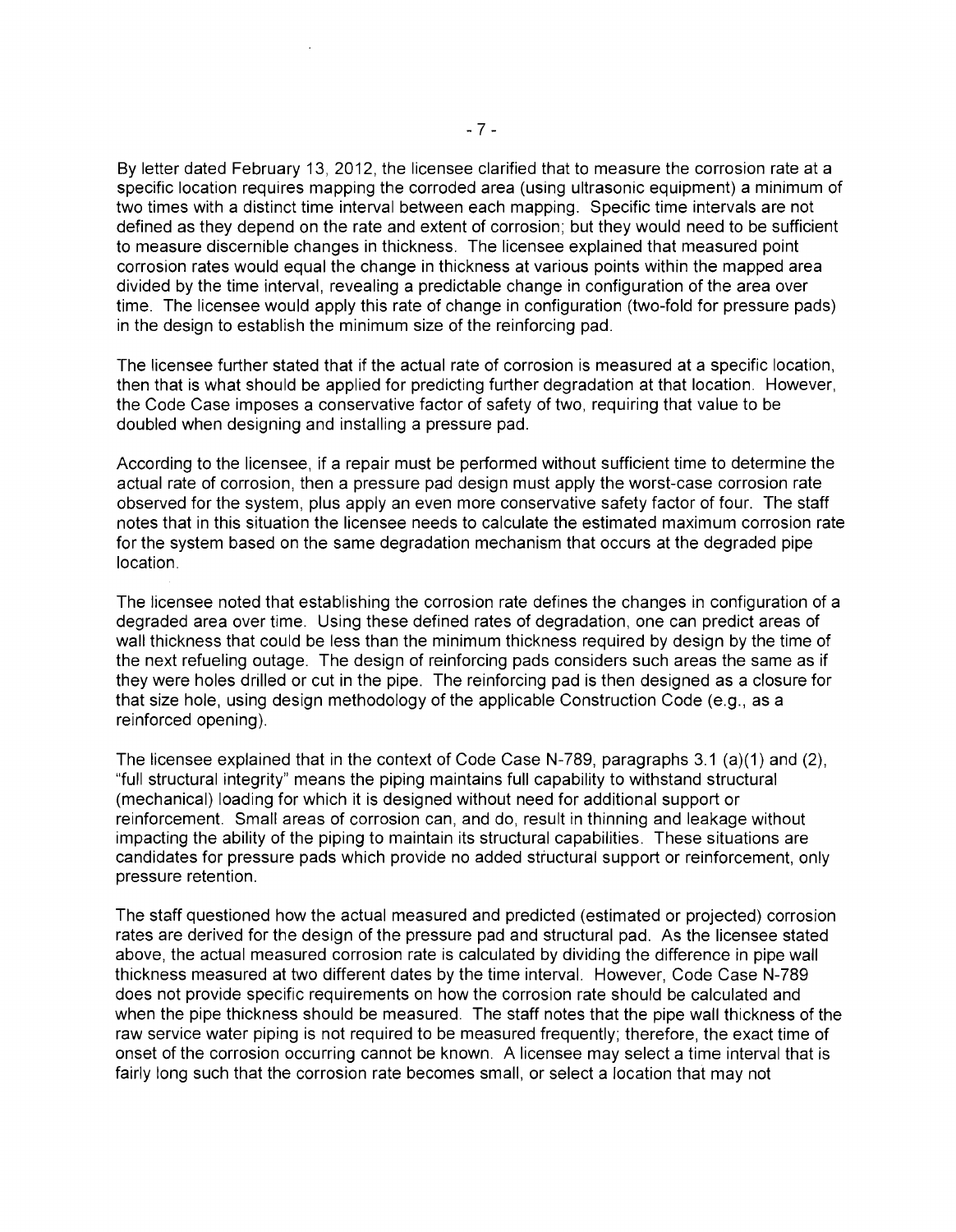represent the worst degradation. This would affect the accuracy of the actual measured corrosion rate. In addition, there may be uncertainty in the measurement itself.

The licensee's predicted corrosion rate is based on multiplying a factor of 2 on the actual measured corrosion rate of the localized area or a factor 4 on the corrosion rate of the piping system. These factors do not provide staff with reasonable assurance that the predicted corrosion rate used in the pad design is bounding. However, as a compensatory measure, the proposed alternative and the code case do require inservice monitoring to ensure the structural integrity of the repaired pipe. In addition, the proposed repair is limited to a maximum duration of one operating cycle. This relatively short duration of application should limit the degradation. Should the actual corrosion rate exceed the projected corrosion rate during the operating cycle and a leak develop at or around the installed pad, the inservice monitoring as discussed below will be able to detect such leakage and the operator will be able to take corrective actions. Although the staff has concerns regarding the corrosion rate used in the pad design, the staff finds that the inservice monitoring will verify and provide reasonable assurance that the structural integrity and leakage integrity will be maintained during the one-cycle of application.

Sections 3.2 and 6 of Code Case N-789 stipulate the use of the Construction Code or ASME Code, Section III. By letter dated February 13, 2012, the licensee clarified that reconciliation and use of editions and addenda of ASME Section III will be in accordance with ASME Section XI, IWA-4220. Only editions and addenda of ASME Section III that have been accepted by 10 CFR 50.55a may be used. The Code of Record for the specific 10-year lSI interval at each nuclear unit covered under the proposed alternative will be used when applying the various IWA paragraphs unless specific regulatory relief is approved. The staff finds that the proposed alternative follows the appropriate editions and addenda of the ASME Code; therefore, it is acceptable.

#### **Installation**

Section 4 of Code Case N-789 discusses requirements for installing the reinforcing pad on water-backed piping. The staff asked the licensee to discuss whether N-789 permits a reinforcing pad be installed on a leaking area of the pipe and how welding will be conducted on a leaking pipe to minimize fabrication defects (e.g., porosity and hydrogen cracking) in the weld. By letter dated February 13, 2012, the licensee responded that Code Case N-789 does permit reinforcing pads to be installed on a leaking area of the pipe; however, the Code Case does not permit welding on wet surfaces. Therefore, a gasket or other sealing material will be applied to prevent moisture from encroaching upon the weld area; refer to paragraph 3.2(1) of Code Case N-789. These pads can be applied to pressurized systems by clamping the pad with gasket against the pipe, and then removing residual moisture by heating prior to welding. The staff finds that the licensee has specific requirements for installing the reinforcing pad on a leaking pipe; therefore, the proposed installation on leaking pipe is acceptable.

#### Inservice Monitoring

Section 8 of Code Case N-789 stipulates inservice monitoring requirements for the structural pad, but not the pressure pad. In Section 5 of the proposed alternative, the licensee stated that for the pressure pads, inservice monitoring will not be required because the design of pressure pads conservatively assumes two times the actual measured corrosion rate or four times if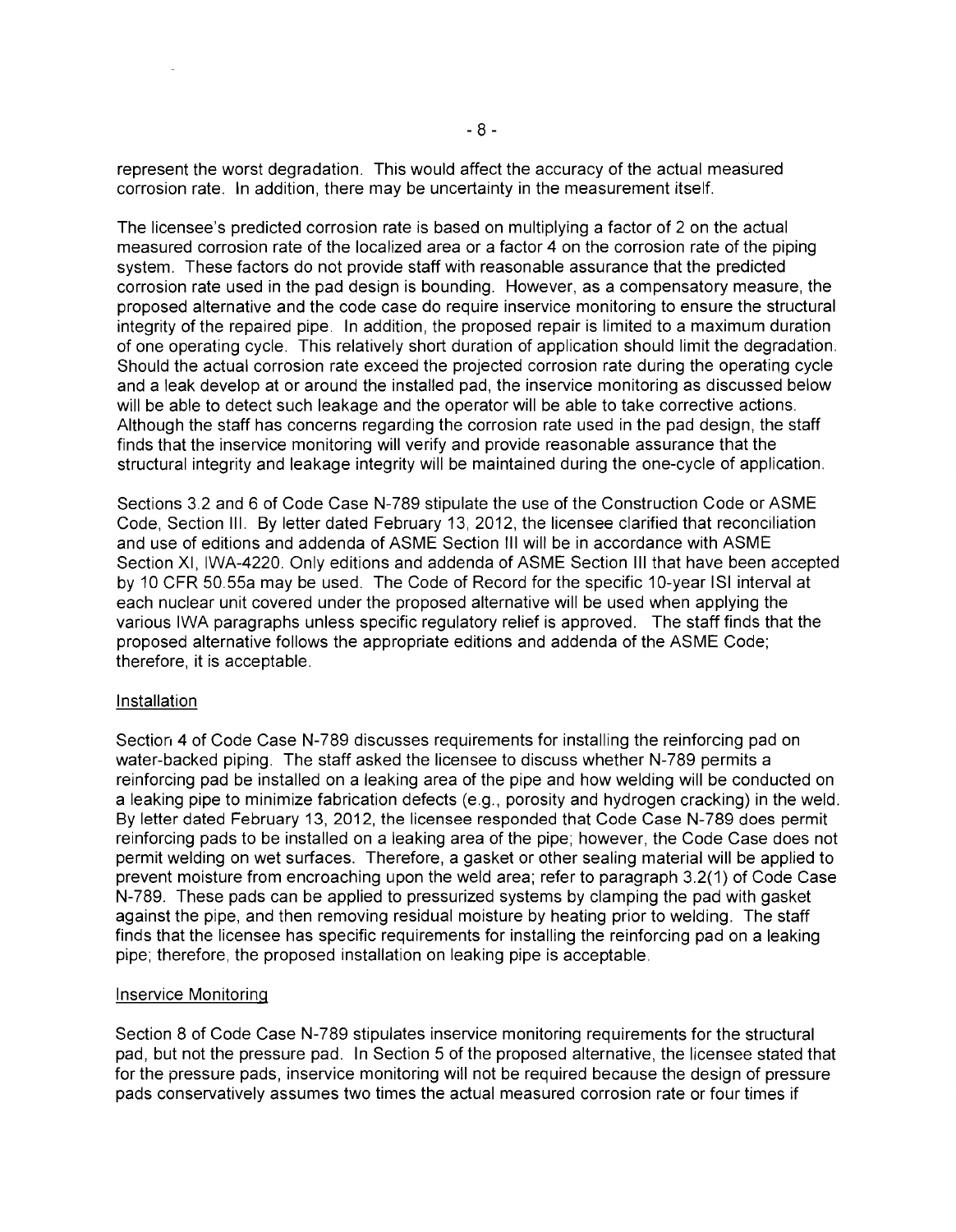using an estimated rate. The staff asked the licensee to justify why using either two times the actual measured corrosion rate or four times the estimated maximum corrosion rate for the piping system is adequate to ensure that the pressure pad will not leak or lose structural integrity. The staff noted that even if a conservative corrosion rate is used in the pad design, the licensee needs to justify why the pressure pad does not need inservice monitoring.

By letter dated February 13, 2012, the licensee responded that the ASME Code committee has determined that a factor of safety of two (or four) for pressure pads is very conservative, and ensures excess design margin until the following refueling outage. This is based on several factors, including the fact that pressure pads serve no structural purpose and are only installed for temporary leak prevention. Further, the Code Case is restricted to raw water systems where the primary source of corrosion is microbiological or under-deposit in nature. The licensee stated that these types of corrosion are not expected to accelerate during one refueling cycle by a factor of two for measured rates, or by a factor of four times the worst rate in the system. Also, the consequences of potential leakage at a pressure pad are considered small, since it would most likely begin as pin hole leakage at an attachment weld placed on structurally sound base metal.

The licensee further stated that the degradation beneath a pressure pad and its attachment welds cannot be monitored, although such areas can be monitored in structural pads. This is because the configuration of pressure pad attachment welds is not conducive to ultrasonic examination or thickness measurement of the material beneath the attachment weld. Rates of raw water corrosion do not increase rapidly during a single refueling cycle; and with the conservatism built into the design, and resultant increased size of the pad, there is low likelihood that the corrosion will expand to the structurally-sound attachment weld over that period of time. The licensee explained that this is the reason that the Code Case does not require inspection of pressure pads.

However, based on the staff's concerns, the licensee revised Section 5 of the proposed alternative to require inspection of the pressure pad as follows:

Areas containing pressure pads shall be visually observed at least once per month to monitor for evidence of leakage. If the areas containing pressure pads are not accessible for direct observation, then monitoring will be accomplished by visual assessment of surrounding areas or ground surface areas above pressure pads on buried piping, or monitoring of leakage collection systems, if available.

As discussed above, the staff believes that aggressive corrosion rates may exist in the raw water system piping and may exceed the predicted corrosion rate with a factor of two or four times the measured corrosion rate. However, the required periodic inservice monitoring of the reinforcing pad will be able to verify the corrosion rate and thus ensure the structural integrity of the repaired pipe. The staff finds acceptable that the licensee will perform inservice monitoring for the pressure pad.

The NRC staff asked the licensee to discuss whether the proposed alternative will be applied to buried piping and how the inspection will be performed on the buried pipes after the reinforcing pad is installed. By letter dated February 13, 2012, the licensee clarified that when used on buried piping, the area of structural pads will need to be accessible for the examinations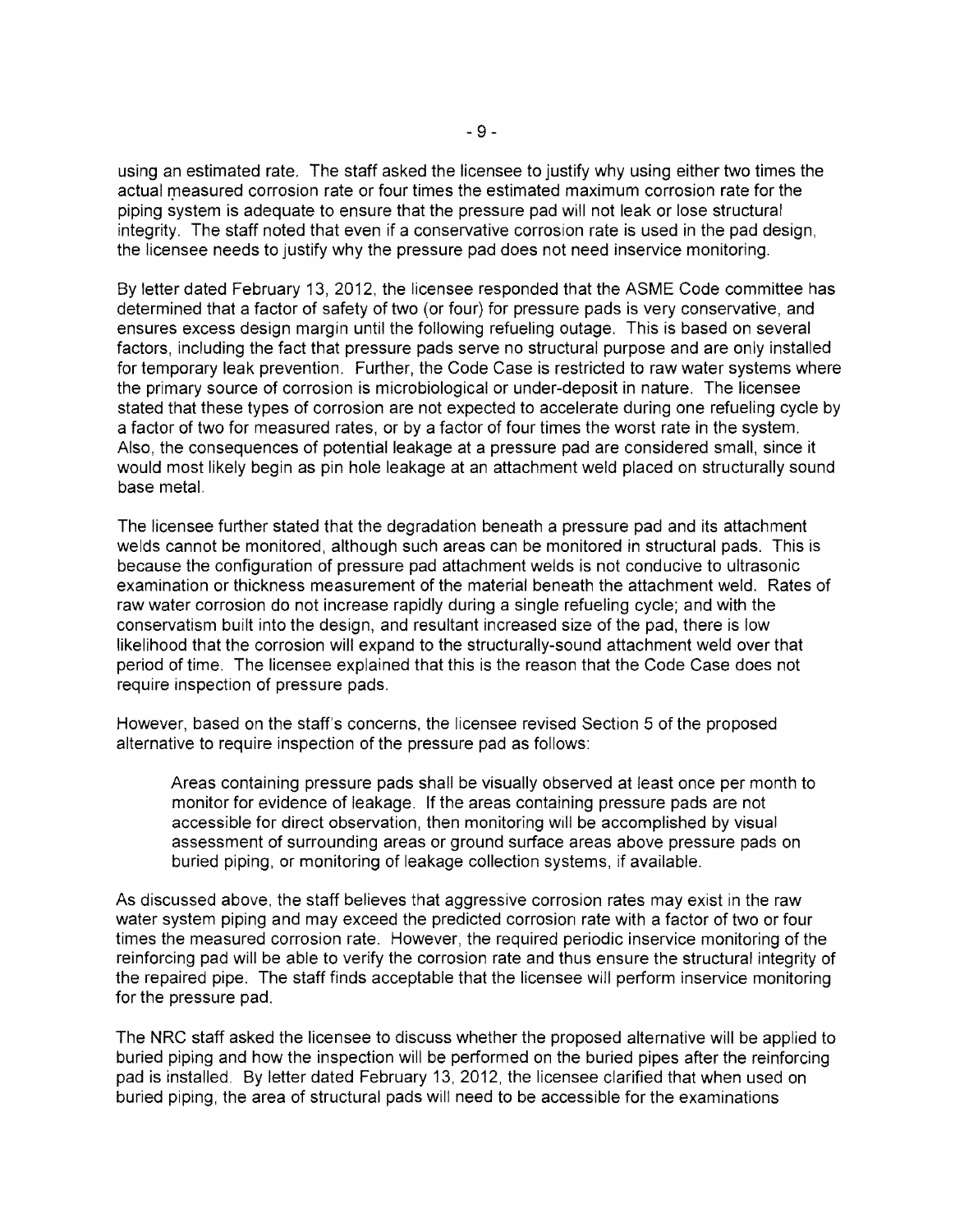required by the Code Case, which could necessitate installation of removable barriers at the repair location in lieu of backfilling the pipe at that location. For pressure pads, the monitoring will be based on visual examinations as discussed above. The staff finds that the licensee has adequately addressed the repair and inservice monitoring of the buried pipe.

#### Compliance with Regulation

As stated above, the licensee submitted the proposed alternative based on 10 CFR 50.55a(a)(3)(i). The licensee stated that the RR is to permit installation of a technically sound temporary repair to provide adequate time for evaluation, design, material procurement, planning and scheduling of appropriate permanent repair or replacement of the defective piping, considering the impact on system availability, maintenance rule applicability, and availability of replacement materials.

To qualify for 10 CFR 50.55a(a)(3)(i), a proposed alternative needs to provide an acceptable level of quality and safety. In most, but not all instances, "acceptable" is interpreted by the staff to mean "equivalent." In the present case, primarily due to the uncertainties associated with predicted corrosion rates, the staff finds that the proposed alternative fails to meet the regulatory standard of 10 CFR 50.55a(a)(3)(i). Alternatively, the staff notes that the licensee could have proposed its alternative under 10 CFR 50.55a(a)(3)(ii). 10 CFR 50.55a(a)(3)(ii) requires that compliance with the specified requirements would result in hardship or unusual difficulty without a compensating increase in the level of quality and safety

The NRC staff notes that making permanent ASME Code compliant repairs may require piping to be removed from service, which may also require a plant shutdown. The staff considers this to be a hardship. The staff also notes that due primarily to the level of ISis, making code compliant repairs does not result in an increase in the level of quality and safety commensurate with the hardship. The staff, therefore, finds that the licensees proposal is consistent with the requirements of 10 CFR 50.55a(a)(3)(ii).

## 4.0 CONCLUSION

As set forth above, the NRC staff determines that the proposed alternative provides reasonable assurance of structural integrity and leak tightness of the ASME, Class 2 and 3, moderate energy carbon steel raw water piping and that complying with the specified requirement would result in hardship or unusual difficulty without a compensating increase in the level of quality and safety. Accordingly, the NRC staff concludes that the licensee has adequately addressed all of the regulatory requirements set forth in 10 CFR 50.55a(a)(3)(ii). Therefore, the NRC staff authorizes the proposed alternative as documented in submittals dated November 10, 2011, and February 13, 2012, for the temporary repair of Class 2 and 3 moderate energy carbon steel raw water service piping at nuclear plants for the 10-year lSI interval as specified in Table 1 of this safety evaluation.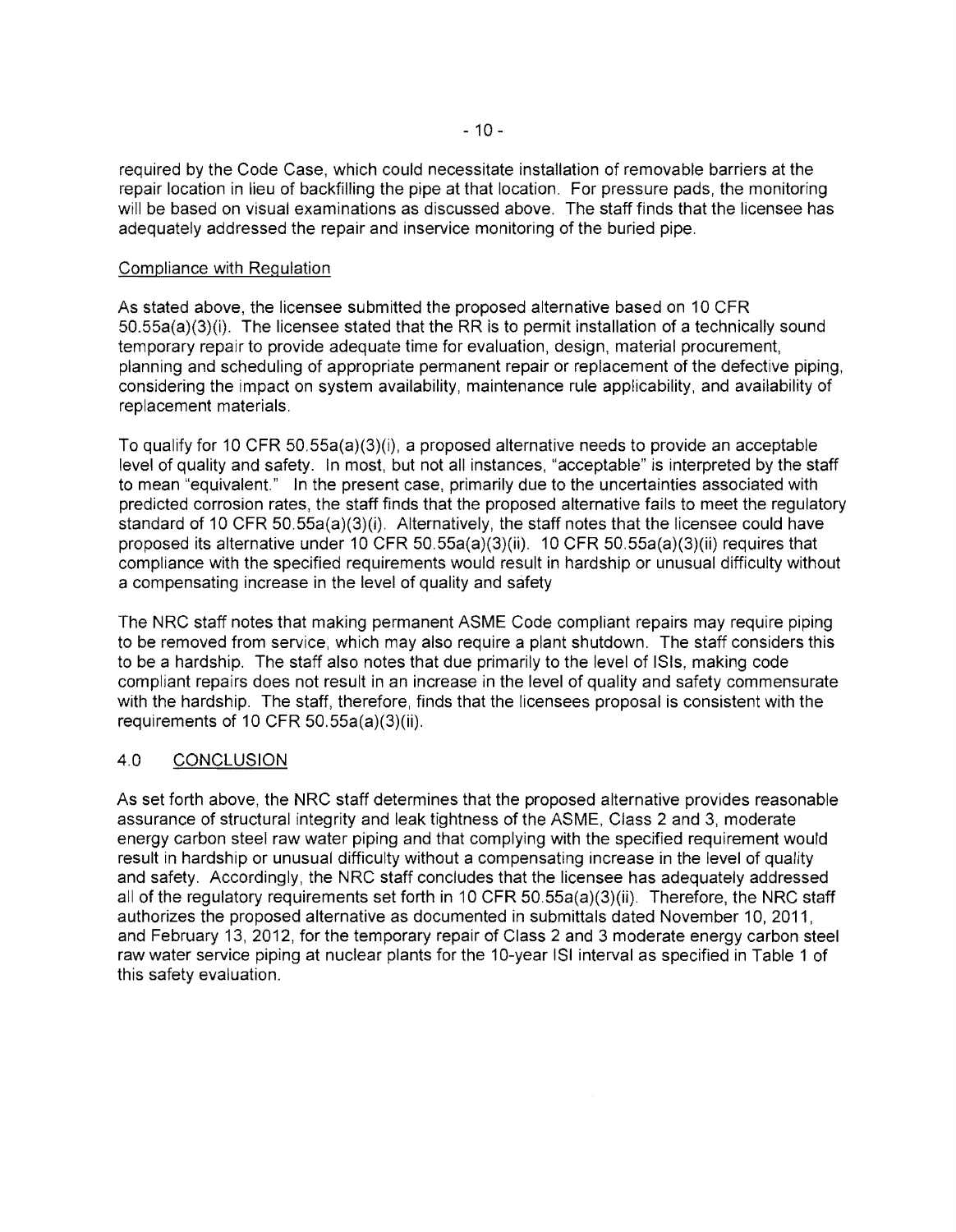The approval of the proposed alternative does not constitute, imply, or infer NRC approval of ASME Code Case N-789. All other ASME Section XI requirements for which relief was not specifically requested and authorized by the NRC staff will remain applicable including third party review by the Authorized Nuclear Inservice Inspector.

 $\bar{z}$ 

Principal Contributor: John Tsao

Date of issuance: May **10, 2012**